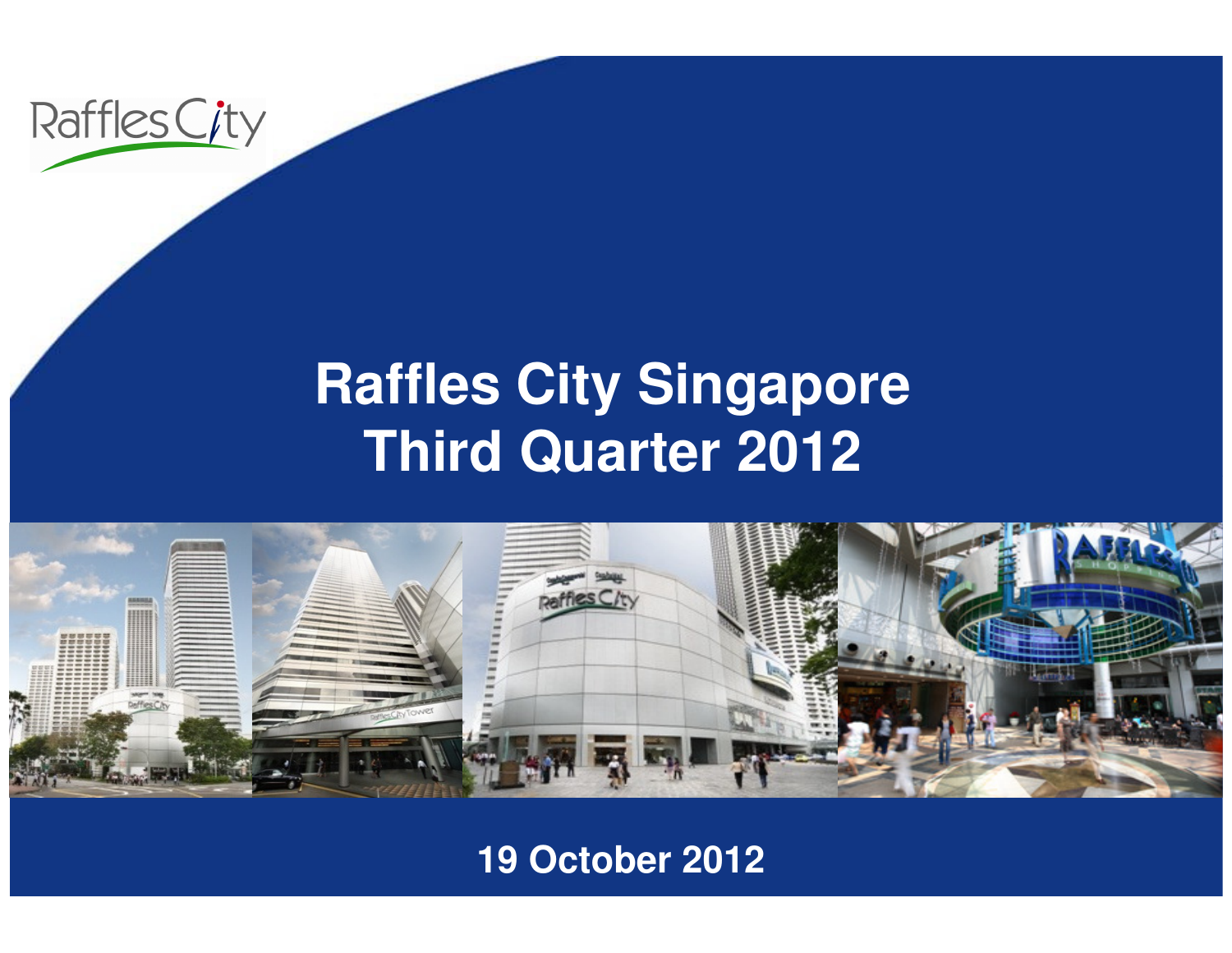## **Important Notice**

Raffles City Singapore is jointly owned by CapitaCommercial Trust (CCT) and CapitaMall Trust (CMT) and jointly managed by CapitaCommercial Trust Management Limited (CCTML) and CapitaMall Trust Management Limited (CMTML). CCT has 60.0% interest and CMT has 40.0% interest in RCS Trust. This presentation shall be read in conjunction with the respective 2012 Third Quarter Unaudited Financial Statement Announcements released for **CCT and CMT.**

This presentation may contain forward-looking statements. These forward-looking statements involve known and unknown risks, uncertainties and other factors that may cause the actual results, performance or achievements to be materially different from any future results, performance or achievements expressed or implied by the forward-looking statements. Forward-looking statements involve inherent risks and uncertainties. A number of factors could cause the actual results or outcomes to differ materially from those expressed in any forward-looking statement. Representative examples of these factors include (without limitation) general industry and economic conditions, interest rate trends, cost of capital and capital availability, competition from other developments or companies, shifts in expected levels of<br>convincingly rate proporty raptal income, oberge out collections, oberges in eperating expenses (including occupancy rate, property rental income, charge out collections, changes in operating expenses (including employee wages, benefits and training costs), governmental and public policy changes and the continued availability of financing in the amounts and the terms necessary to support future business. You are cautioned not to place undue reliance onthese forward-looking statements, which are based on the current view of management on future events.

This presentation is for information only. No representation or warranty expressed or implied is made as to, and no reliance should be placed on, the fairness, accuracy, completeness or correctness of the information or opinions contained in this presentation. Neither CCTML or CMTML or any of their affiliates, advisers or representatives shall have any liability whatsoever (in negligence or otherwise) for any loss howsoever arising, whether directly or indirectly, from any use, reliance or distribution of this presentation or its contents or otherwise arising in connection with thispresentation.

This presentation also does not constitute an invitation or offer to acquire, purchase or subscribe for units in CCTand/or CMT.

**Cap/taCommercial** 



Prust Trust Trust City Singapore Presentation \*October 2012\*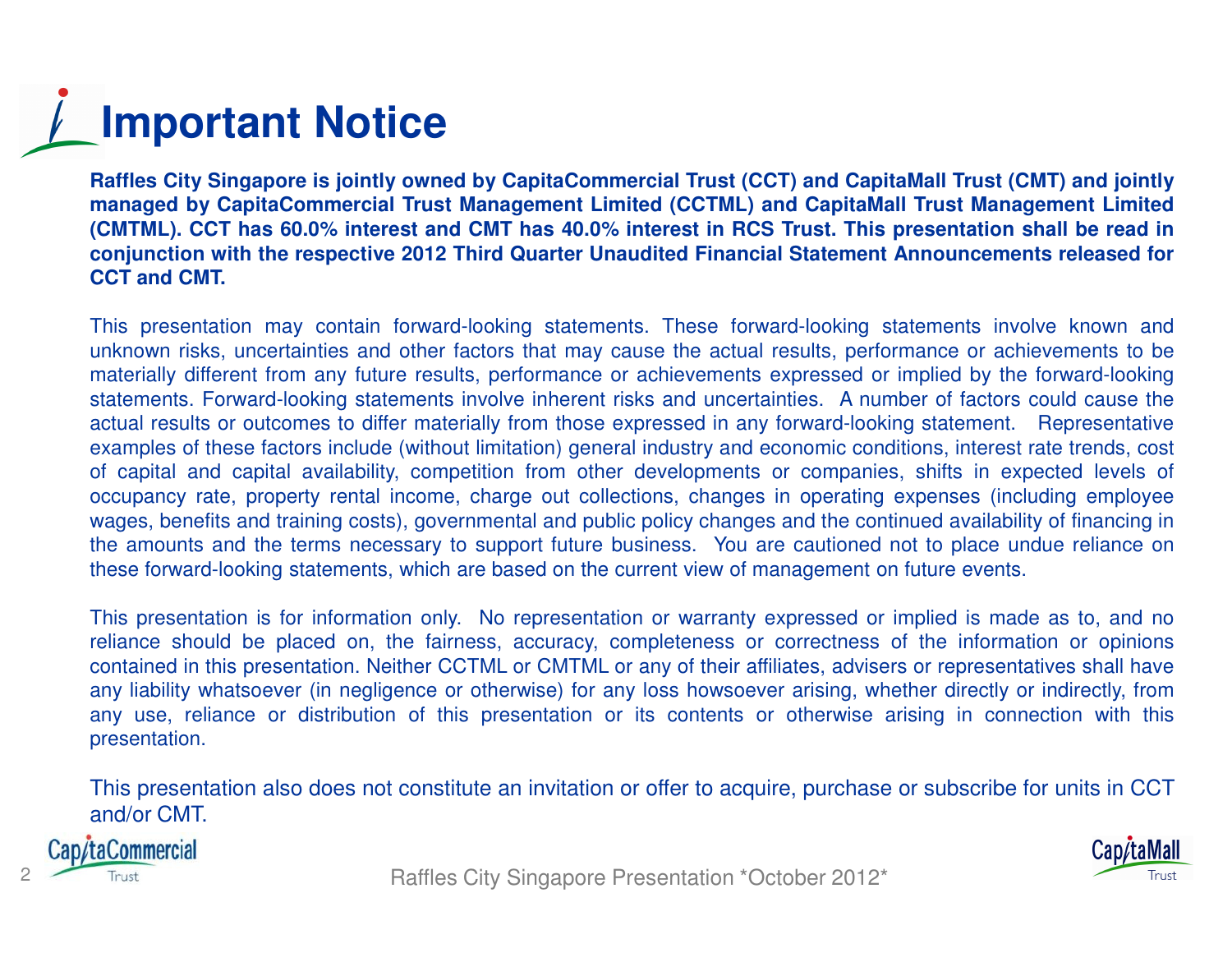#### **Performance of RCS Trust – YTD Sep 2012**

|                      | <b>CCT's 60% Interest</b> |                |                 |       | <b>RCS Trust</b><br>100% |
|----------------------|---------------------------|----------------|-----------------|-------|--------------------------|
|                      | YTD Sep 2012 YTD Sep 2011 |                | <b>Variance</b> |       | <b>YTD Sep 2012</b>      |
|                      | <b>S\$'000</b>            | <b>S\$'000</b> | <b>S\$'000</b>  | $\%$  | <b>S\$'000</b>           |
| <b>Gross Revenue</b> | 98,980                    | 97,211         | 1,769           | 1.8   | 164,967                  |
| - Office             | 15,267                    | 15,696         | $(429)^{(1)}$   | (2.7) | 25,445                   |
| - Retail             | 43,586                    | 41,982         | 1,604           | 3.8   | 72,643                   |
| - Hotel              | 36,630                    | 36,280         | 350             | 1.0   | 61,051                   |
| - Others             | 3,497                     | 3,253          | 244             | 7.5   | 5,828                    |

| Net Property Income | 72,544 | 71,248 | ,296 |  | 120,906 |
|---------------------|--------|--------|------|--|---------|
|---------------------|--------|--------|------|--|---------|

(1) The decline in office revenue was due to lower renewed or signed rents as compared to expiring rents





Raffles City Singapore Presentation \*October 2010\* Raffles City Singapore Presentation \*October 2012\*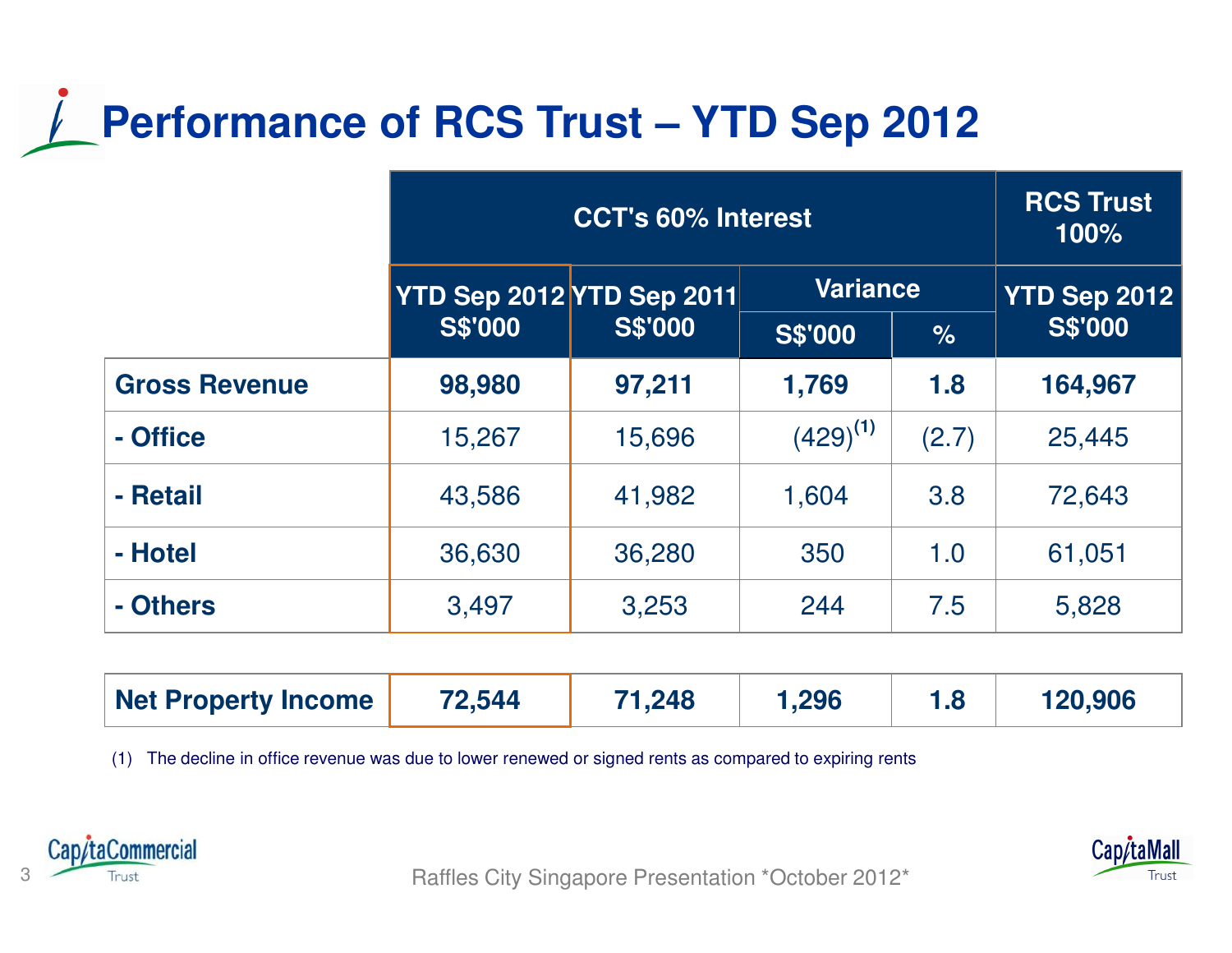## **RCS Trust – Financial Ratios**

|                         | As at 30 September 2012 |  |  |
|-------------------------|-------------------------|--|--|
| Net Debt / Total Assets | $33.1 \%$               |  |  |

|                                               | <b>3Q 2012</b> |
|-----------------------------------------------|----------------|
| Net Operating Profit / CMBS Debt Service (1)  | 5.64 $x$       |
| Net Operating Profit / Total Debt Service (2) | 4.53x          |

Notes:

(1) NOP / CMBS debt service – (Net property income less other borrowing cost and trust expenses ) / (CMBS interest expense )

(2) NOP / Total debt service – (Net property income less other borrowing cost and trust expenses ) / (CMBS and bank loan interest expenses)



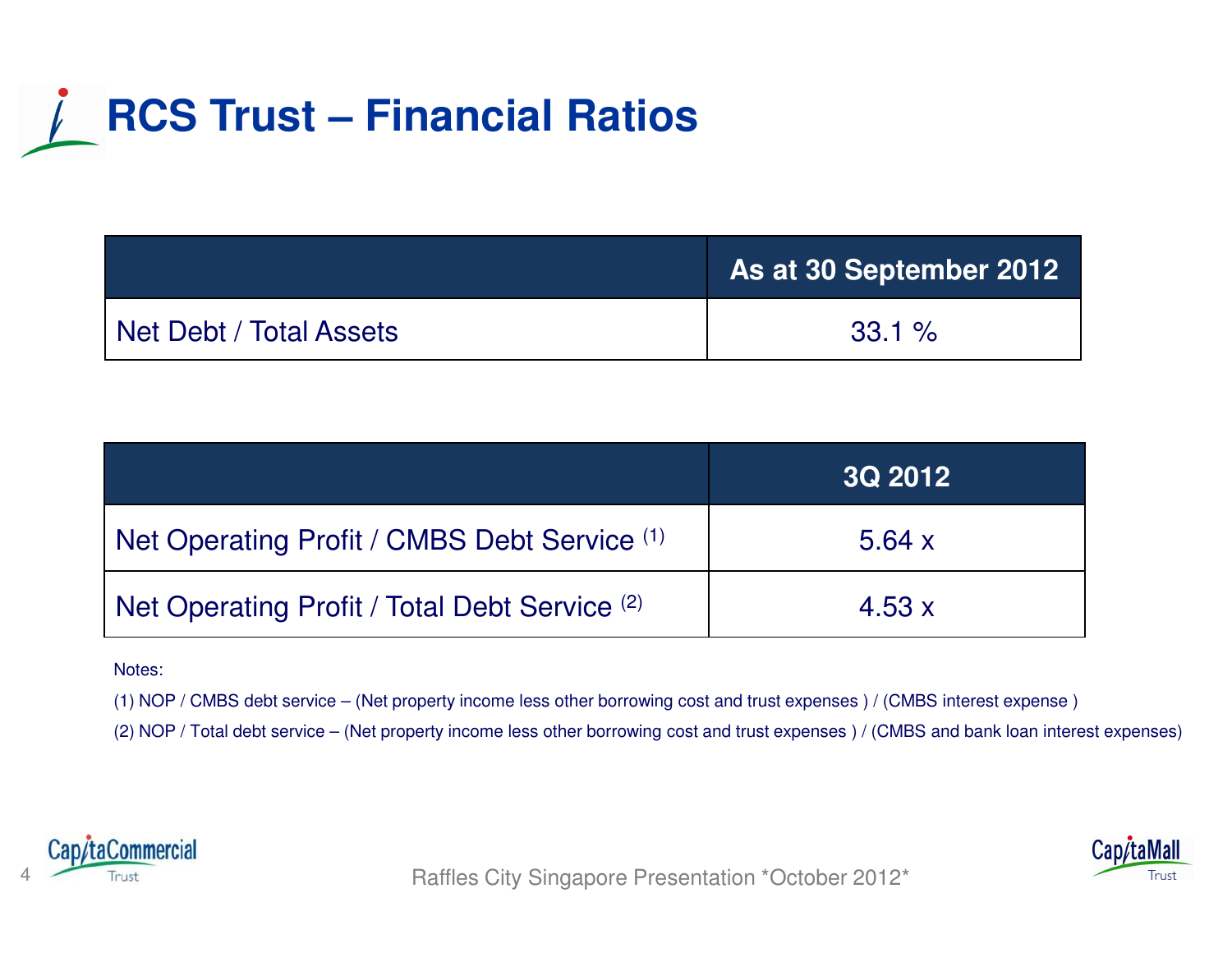### **Lease Expiry Profile – Raffles City Tower (Office)**

#### **Leases up for Renewal as a % of Gross Rental Income as at 30 September 2012**



| <b>Weighted Average Expiry by Gross Rental Income</b><br>2.91 Years |
|---------------------------------------------------------------------|
|---------------------------------------------------------------------|





Firm and Raffles City Singapore Presentation \*October 2012\*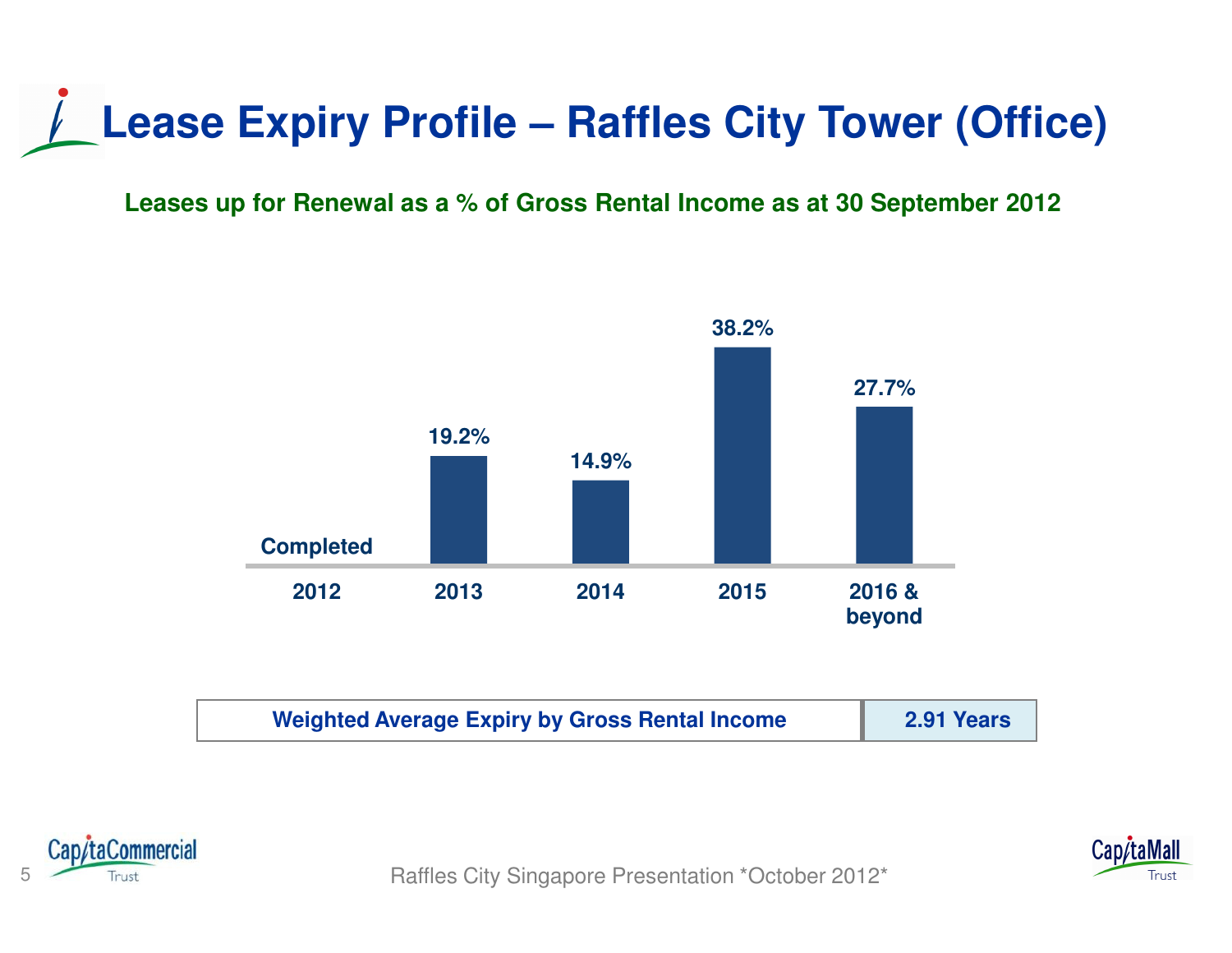### **Lease Expiry Profile – Raffles City Shopping Centre**

**Leases up for Renewal as a % of Gross Rental Income as at 30 September 2012**



| <b>Weighted Average Expiry by Gross Rental Income</b> | <b>1.55 Years</b> |
|-------------------------------------------------------|-------------------|
|                                                       |                   |





Raffles City Singapore Presentation \*October 2012\*